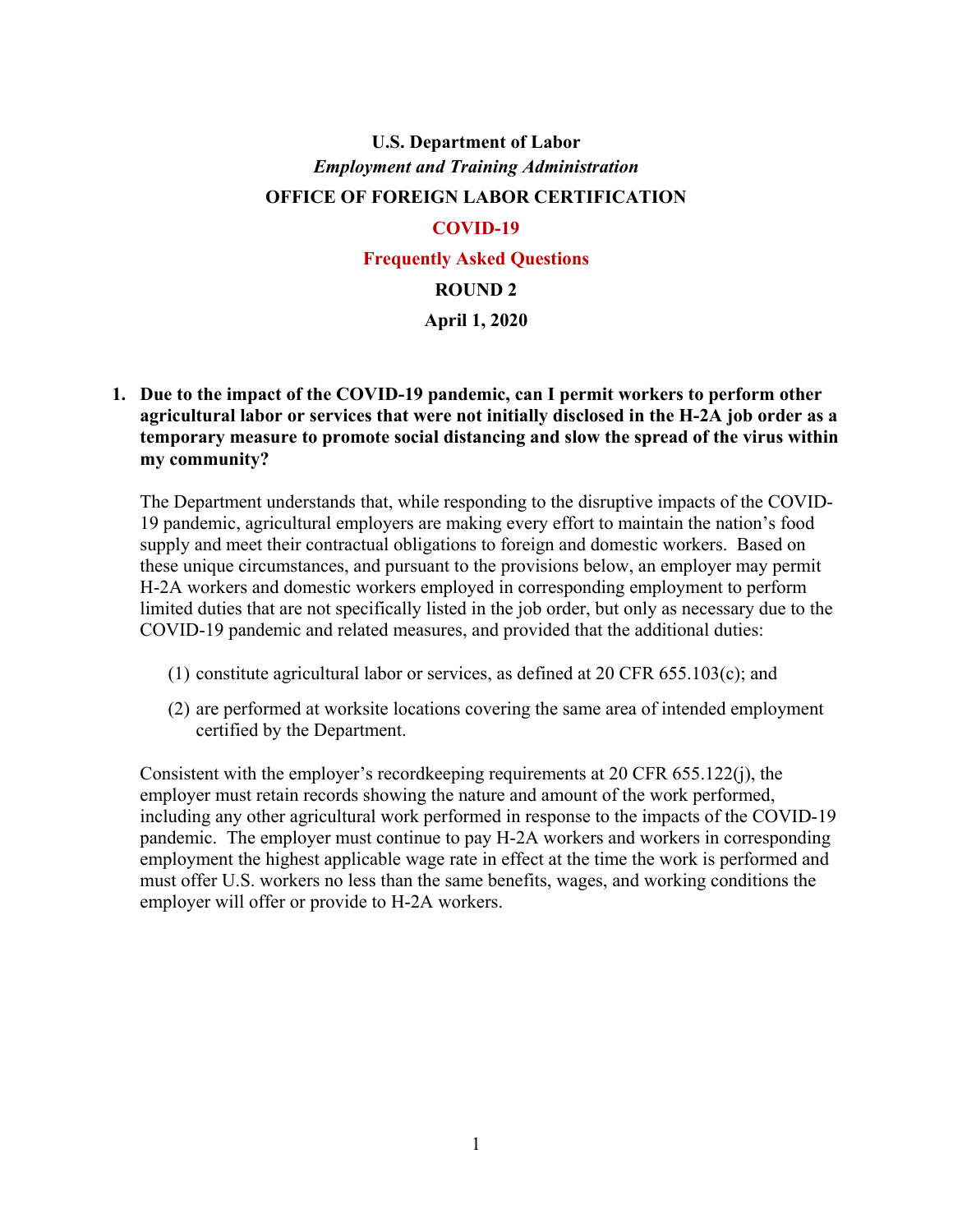#### **2. My workers may need to be quarantined and not able to perform work for several continuous weeks in order to slow the spread of the COVID-19 virus. Do I need to invoke contract impossibility?**

Given the unforeseen and disruptive impacts of the COVID-19 pandemic, the employers may be afforded some degree of flexibility before requesting a determination of contract impossibility from the Department under 20 CFR 655.122(o) (i.e., "for reasons beyond the control of the employer … that makes the fulfillment of the contract impossible"). Accordingly, employers who must temporarily suspend agricultural operations due to the COVID-19 pandemic, whether in whole or part, may do so for a period of up to 21 calendar days without advance CO approval.

Consistent with the recordkeeping requirements at 20 CFR 655.122(j), the employer retains records for each worker of the number of hours of work offered each day, the number of hours actually worked, and, if applicable, the reason(s) why the number of hours worked is less than the number of hours offered. In order for the Department to take into account the disruptive impacts of the COVID-19 pandemic on the employer's business while still ensuring the three-fourths guarantee protection for workers, employers may note for each worker the specific time period in which fewer hours or no work was offered and the reason(s) why (e.g., business closure or worker quarantine due to COVID-19 pandemic).

# **3. Due to the impact of the COVID-19 pandemic, my workers may not be permitted to perform work at some worksites listed on my certified** *Application for Temporary Employment Certification* **and job order. However, there are other worksites within the certified area of intended employment where work can be performed. Can I place workers at other worksites not specifically listed in the certified** *Application for Temporary Employment Certification* **but are still within the same area of intended employment?**

The Department understands that, while responding to the disruptive impacts of the COVID-19 pandemic, agricultural employers are making every effort to maintain the nation's food supply and meet their contractual obligations to foreign and domestic workers. Based on these unique circumstances, and pursuant to the provisions below, an employer may place H-2A workers and domestic workers employed in corresponding employment at other worksite(s) that are not specifically listed in the certified H-2A application and job order, but only as necessary due to the COVID-19 pandemic and related measures, and provided that: the worksite(s) are located in the certified area(s) of intended employment and workers will perform only agricultural labor or services listed on their H-2A job orders at those worksite(s) (or as provided in the separate FAQ addressing the performance of other agricultural labor or services that were not initially disclosed in the H-2A job order as a temporary measure to promote social distancing and slow the spread of COVID-19). The employer should provide an amended work contract to any workers who will be performing work at another worksite.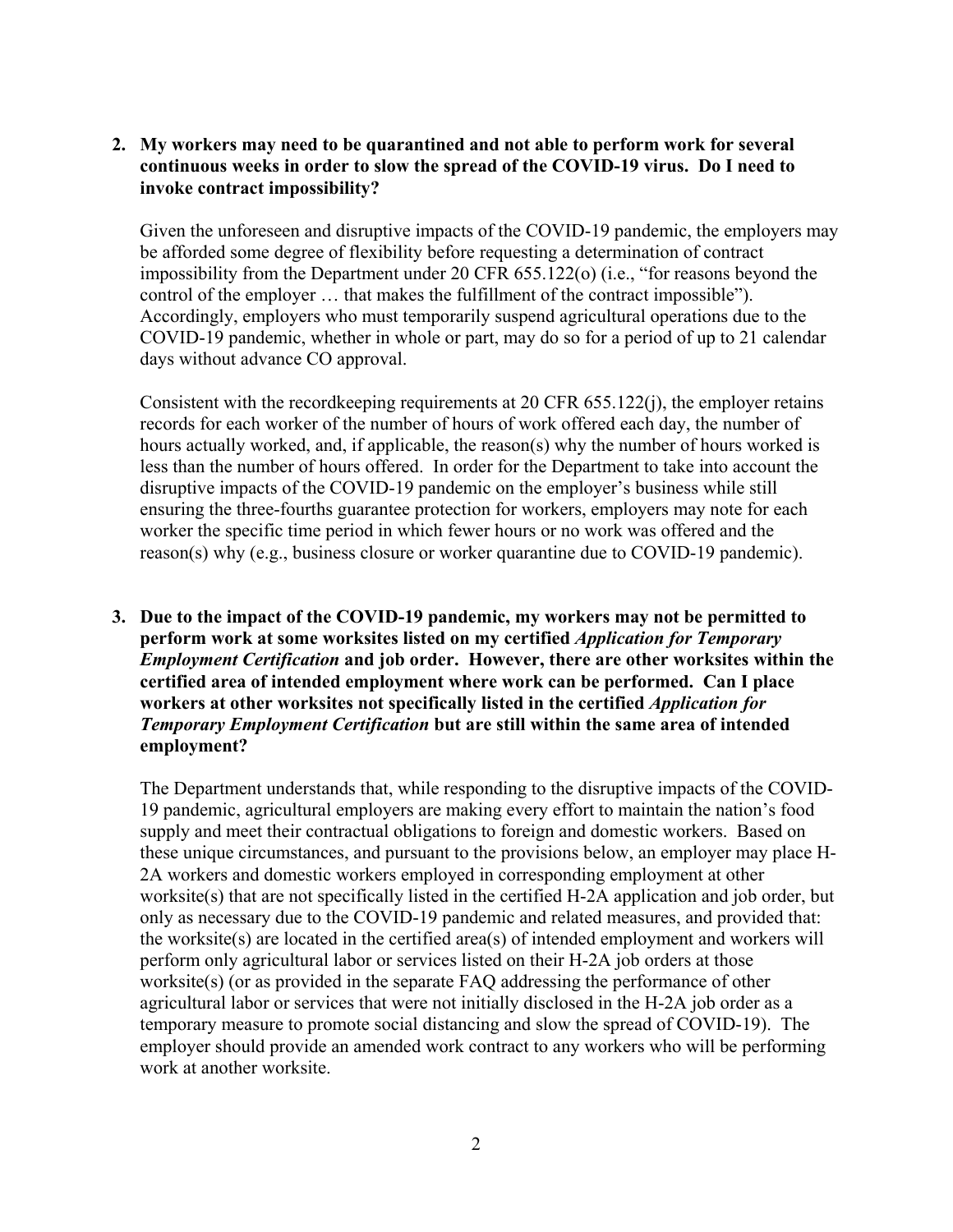The Department must be assured that essential worker protections (e.g., safe and compliant housing and daily transportation, as well as meals) will be provided to all workers performing duties at the worksites not covered by the certified H-2A application and job order. For worksites that are outside of the area of intended employment on the certified application, and where the COVID-19 pandemic may constitute good and substantial cause, the employer must file a new H-2A application and job order, but should request emergency processing under 20 CFR 655.134.

#### Important Reminders:

- An employer that obtained temporary labor certification as a fixed-site employer may place workers only at other worksite(s) the employer owns or operates.
- An employer must provide workers with a copy of any approved extensions or modifications to the work contract, as soon as practicable.
- **4. I'm concerned that some or all of my workers will not arrive on my certified start date of work due to the COVID-19 pandemic and related measures. Should I request an amendment to my certified start date or file a new** *H-2A Application for Temporary Labor Certification* **with a later start date for those workers whose arrival will be delayed? If not, what do I need to do?**

The Department recognizes that employers are making every effort to ensure that all workers arrive in time to commence work on the start date listed on the *H-2A Application for Temporary Employment Certification* or as soon as possible thereafter, consistent with the health and safety parameters related to the COVID-19 pandemic response. The Department also understands that, while responding to the disruptive impacts of the COVID-19 pandemic, agricultural employers are making every effort to maintain the nation's food supply and meet their contractual obligations to foreign and domestic workers. Based on these unique circumstances, and pursuant to the provisions below, employers will not be required to file a new *H-2A Application for Temporary Employment Certification* with a later start date for workers whose arrival is delayed due to the COVID-19 pandemic, or to request amendment of the start date on their certified application provided they comply with the following conditions:

An employer experiencing temporary delays in the arrival of H-2A workers must notify the State Workforce Agency (SWA) to which it submitted the job order and the Chicago National Processing Center (NPC) that, due to the delayed arrival of H-2A workers based on the COVID-19 pandemic and related measures, the employer's positive recruitment period is extended. *See* 20 CFR 655.158. Under these circumstances, the SWA and Chicago NPC will continue to recruit for U.S. workers and satisfy as much of the employer's need as close to the employer's actual start date of need as possible.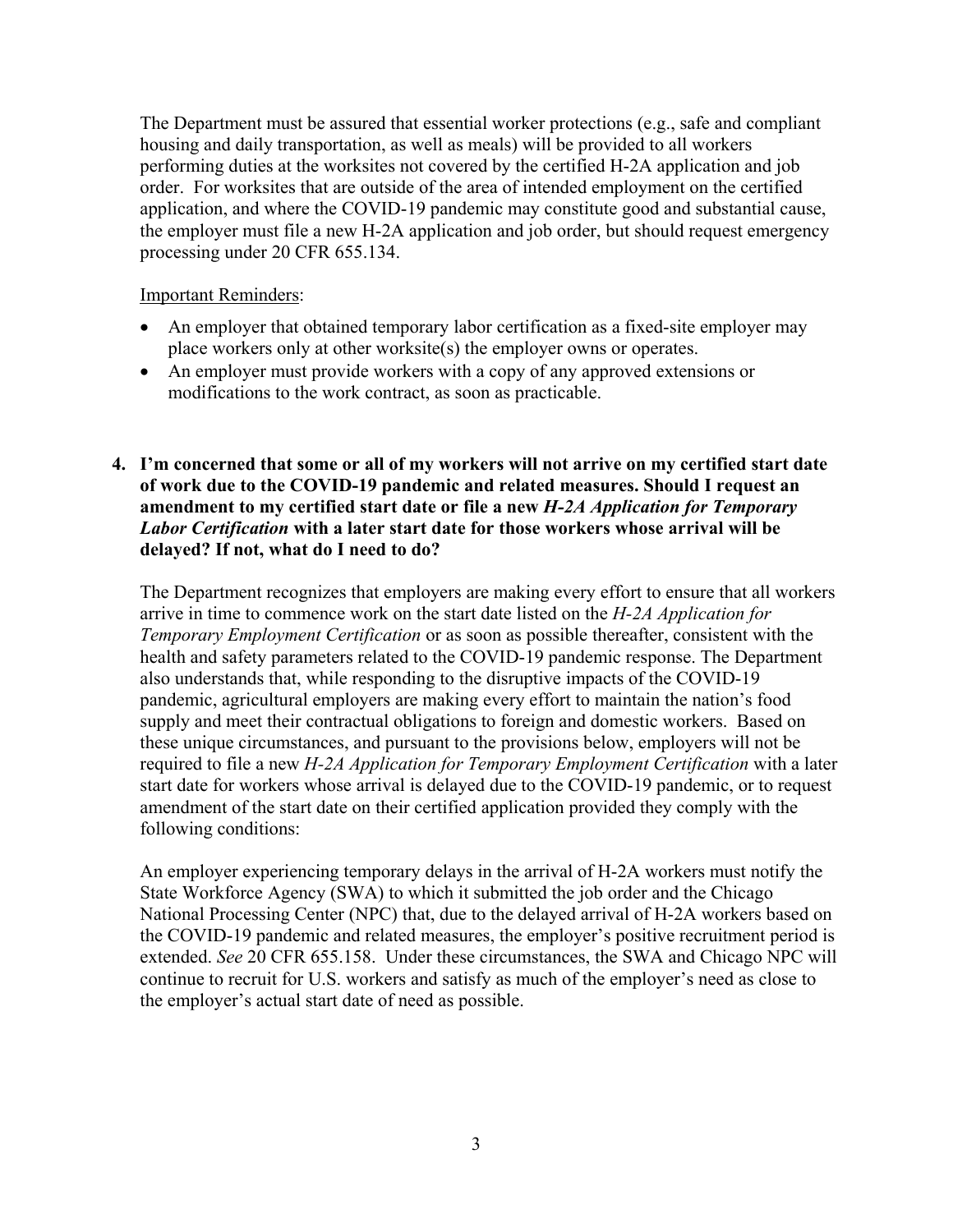In some cases, however, the impact of the COVID-19 pandemic and any delayed worker arrival(s) may change the employer's need for labor to such an extent that a new *H-2A Application for Temporary Employment Certification* is required for the resulting job opportunity. For example, a new *H-2A Application for Temporary Employment Certification* may be necessary if: the duties the employer needs workers to perform have substantially changed as a result of the unforeseen circumstances; the timing of the need for labor has shifted such that a new labor market test is necessary; or if the employer is unable to reasonably anticipate when labor will be needed.

# **5. My** *H-2A Application for Temporary Labor Certification* **is pending with the Chicago NPC. I'm concerned that some or all of my workers will not arrive on the start date I listed on my application due to the impact of the COVID-19 pandemic and related measures. Should I request an amendment to my start date before certification?**

The Department recognizes that employers are making every effort to ensure that all workers arrive in time to commence work on the start date listed on the *H-2A Application for Temporary Employment Certification* or as soon as possible thereafter, consistent with the health and safety parameters related to the COVID-19 pandemic response. The Department also understands that, while responding to the disruptive impacts of the COVID-19 pandemic, agricultural employers are making every effort to maintain the nation's food supply and meet their contractual obligations to foreign and domestic workers. Based on these unique circumstances, and pursuant to the provisions below, an employer may request a minor amendment to the start date listed on its *H-2A Application for Temporary Employment Certification*, consistent with 20 CFR 655.145(b). For example, an employer's request to amend the period of need should include a statement and any other documentation (e.g., state/local weather reports, crop yield data) demonstrating how the need for the change in the period of employment could not have been foreseen, and a description of how the crops or commodities will be in jeopardy if approval is not granted.

Although the general impact of the COVID-19 pandemic and related measures may be more focused on the health and movement of people and not crop conditions, the employer's *H-2A Application for Temporary Employment Certification* identified the first date of need on which it required workers to begin performing agricultural labor or services. In most cases, an employer's need for the agricultural labor or services work to begin on the date specified in its *H-2A Application for Temporary Employment Certification* will remain unchanged and the employer will need as many of the workers to begin work on the listed start date. In such cases, a start date amendment would not be appropriate.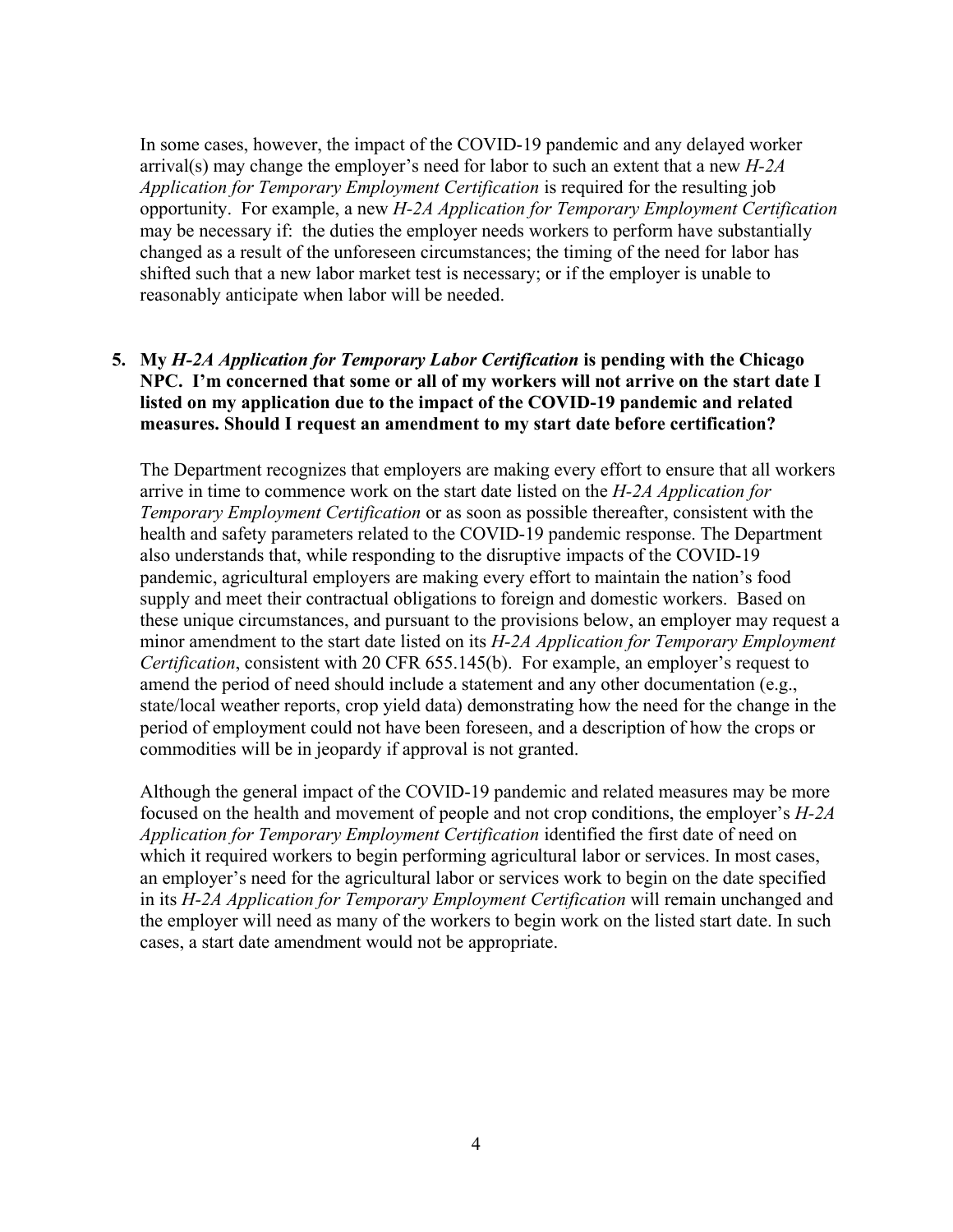In some cases, however, an employer anticipating widespread delays in workers arriving due to the COVID-19 pandemic, and related measure, may sufficiently demonstrate to the Chicago NPC that a minor delay will increase the likelihood of more workers arriving to begin work together (e.g., as a crew,) and perform large-scale planting. Where a minor amendment to the start date could increase the likelihood of more workers arriving together on the later start date (e.g., as the result of changes to travel restrictions or availability of other domestic workers based on an extended labor market recruitment), a start date amendment may be appropriate.

To the extent an employer anticipates more than a minor start date delay or is unsure whether or when work will begin, an amendment to the start date would not be appropriate. In those circumstances, once a new start date is certain, the employer may file a new *H-2A Application for Temporary Employment Certification*.

Important Reminder*:* If the employer requests a delay in the expected start date of work, please remember to include, in the written notification to the Chicago NPC, a statement indicating whether any U.S. workers have already departed for the place of work and, if so, an assurance that all workers who are already traveling will be provided housing and meals, without cost to the workers, until work begins.

# **6. I am an employer with a pending H-2A application and job order, and the housing I intend to provide to workers requires an inspection from the State Workforce Agency (SWA). What should I do in the event that the SWA temporarily closes its public offices or suspends operations due to the impact of the COVID-19 pandemic?**

Employers should consult the appropriate state government website and/or office for the latest information concerning the SWA's operating status. Although some states may decide to temporarily close physical offices to the general public due to the impact of the COVID-19 pandemic, SWAs in those states may have the capability to continue to perform housing inspections on a case-by-case or emergency basis, to leverage technologies to conduct inspections remotely under specific conditions, or to implement other alternative methods for ensuring housing meets applicable standards. The Department encourages employers to proactively consult their SWAs to obtain information on available procedures to complete their housing inspections.

In the event that the SWA provides notification that it has or will fully suspend all operations due to the impact of the COVID-19 pandemic, employers should be aware that this may prevent or significantly delay the issuance of a final determination on their H-2A applications and job orders. A certification that housing meets applicable safety and health standards is a prerequisite for the Certifying Officer to grant temporary labor certification.